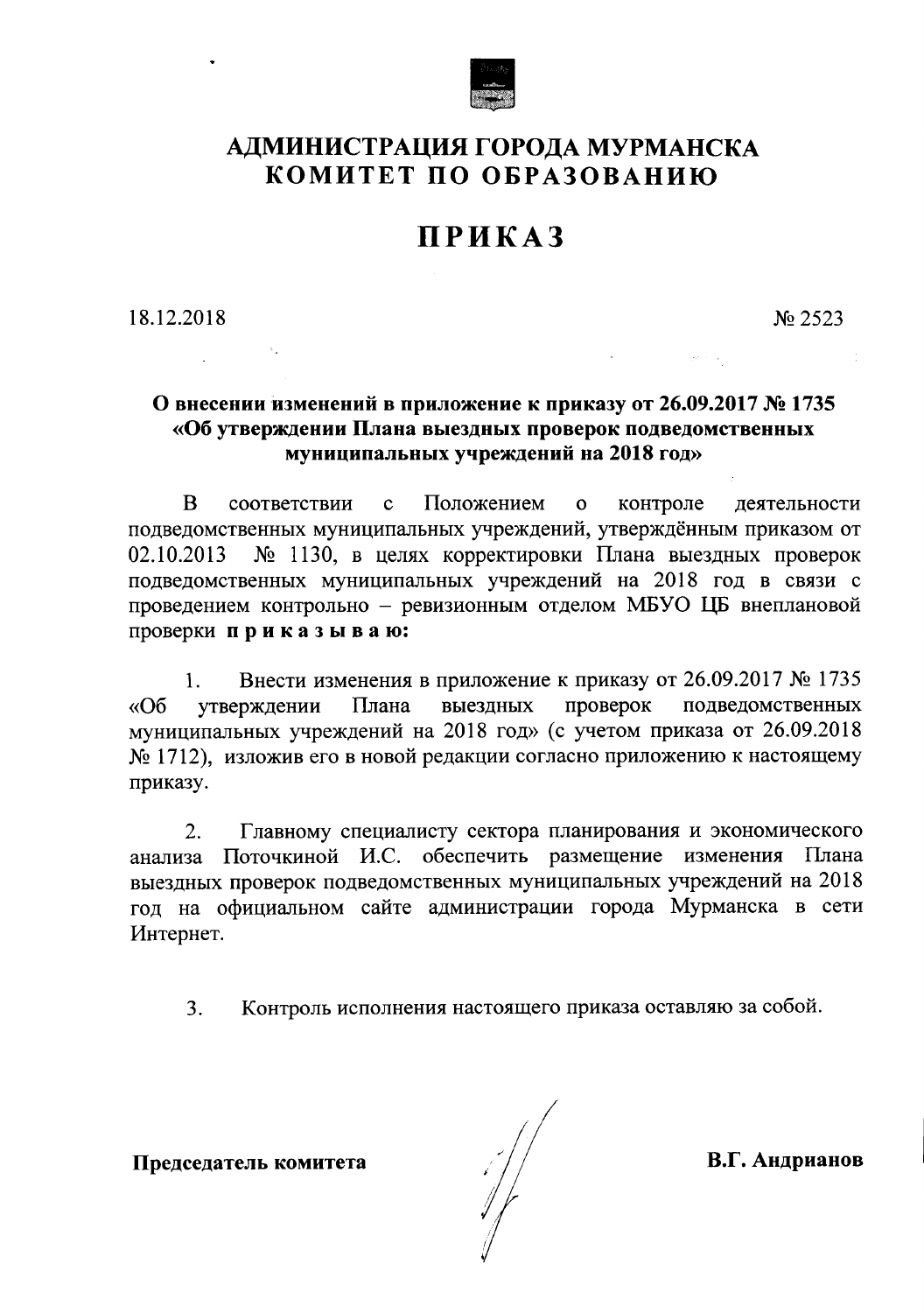| Приложение                      |  |                                 |  |  |
|---------------------------------|--|---------------------------------|--|--|
| приказу комитета по образованию |  |                                 |  |  |
|                                 |  | администрации города Мурманска  |  |  |
| $\overline{O}T$                 |  | $AB$ $AB$ $AC$ $B$ $N_0$ $A5A3$ |  |  |

## План выездных проверок подведомственных муниципальных учреждений на 2018 год

| $N_2$     | Краткое<br>наименование           | Тема проверки                           | Проверяемый<br>период | Период<br>проверки | Структурное<br>подразделение |
|-----------|-----------------------------------|-----------------------------------------|-----------------------|--------------------|------------------------------|
| $\Pi/\Pi$ | проверяемого<br>учреждения        |                                         |                       |                    | осуществляющее<br>контроль   |
|           |                                   | $\mathbf{3}$                            | 4                     | 5                  | 6                            |
| 1.        | МБОУ г. Мурманска «Гимназия № 10» | Проверка<br>вопросов<br>отдельных       | 2016,                 | Январь-            | КРО МБУО ЦБ                  |
|           |                                   | финансово-хозяйственной<br>деятельности | 2017                  | апрель             |                              |
| 2.        | МБОУ г. Мурманска ООШ № 26        | Проверка<br>вопросов<br>отдельных       | 2016,                 | Январь -           | КРО МБУО ЦБ                  |
|           |                                   | финансово-хозяйственной<br>деятельности | 2017                  | апрель             |                              |
| 3.        | МБОУ г. Мурманска Гимназия № 3    | Проверка<br>отдельных<br>вопросов       | 2016,                 | Январь-            | КРО МБУО ЦБ                  |
|           |                                   | финансово-хозяйственной<br>деятельности | 2017                  | апрель             |                              |
| 4.        | МБОУ г. Мурманска СОШ № 36        | Проверка<br>отдельных<br>вопросов       | 2016,                 | Январь-            | КРО МБУО ЦБ                  |
|           |                                   | финансово-хозяйственной<br>деятельности | 2017                  | апрель             |                              |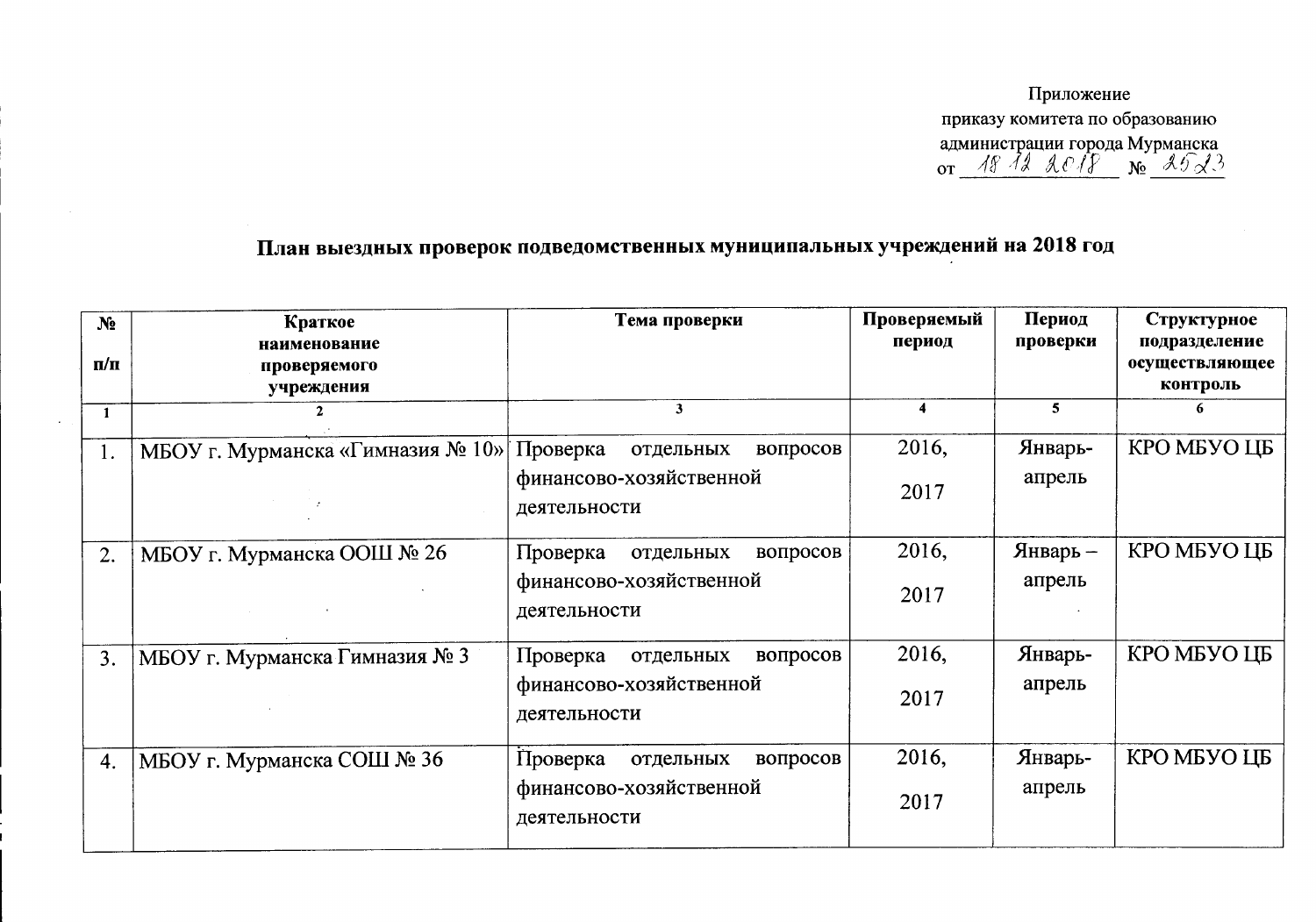| N <sub>2</sub> | Краткое                      | Тема проверки                                          | Проверяемый | Период    | Структурное                     |
|----------------|------------------------------|--------------------------------------------------------|-------------|-----------|---------------------------------|
| $\Pi/\Pi$      | наименование<br>проверяемого |                                                        | период      | проверки  | подразделение<br>осуществляющее |
|                | учреждения                   |                                                        |             |           | контроль                        |
| 5.             | МБОУ г. Мурманска СОШ № 57   | Проверка<br>отдельных<br>вопросов                      | 2016,       | Январь-   | КРО МБУО ЦБ                     |
|                |                              | финансово-хозяйственной<br>деятельности                | 2017        | апрель    |                                 |
| 6.             | МБОУ г. Мурманска СОШ № 3    | Проверка<br>отдельных<br>вопросов                      | 2016,       | Апрель-   | КРО МБУО ЦБ                     |
|                |                              | финансово-хозяйственной<br>деятельности                | 2017        | август    |                                 |
| 7.             | МБОУ г. Мурманска ООШ № 4    | Проверка<br>отдельных<br>вопросов                      | 2016,       | Апрель-   | КРО МБУО ЦБ                     |
|                |                              | финансово-хозяйственной<br>деятельности                | 2017        | август    |                                 |
| 8.             | МБДОУ г. Мурманска № 140     | Проверка отдельных вопросов                            | 2016,       | Октябрь - | КРО МБУО ЦБ                     |
|                |                              | финансово-хозяйственной<br>деятельности                | 2017        | декабрь   |                                 |
| 9.             | МБДОУ г. Мурманска № 80      | Проверка<br>отдельных<br>вопросов                      | 2016,       | Октябрь - | КРО МБУО ЦБ                     |
|                |                              | финансово-хозяйственной<br>деятельности                | 2017        | декабрь   |                                 |
| 10.            | МБДОУ г. Мурманска № 157     | Проверка отдельных вопросов                            | 2016,       | Октябрь - | КРО МБУО ЦБ                     |
|                |                              | финансово-хозяйственной<br>деятельности                | 2017        | декабрь   |                                 |
| 11.            | МБДОУ 76 г. Мурманска        | Проверка отдельных вопросов<br>финансово-хозяйственной | 2016,       | Август-   | КРО МБУО ЦБ                     |

 $\bar{\mathbf{u}}$ 

 $\ddot{\phantom{1}}$ 

 $\sim 10^{-11}$ 

 $\mathbb{C}$